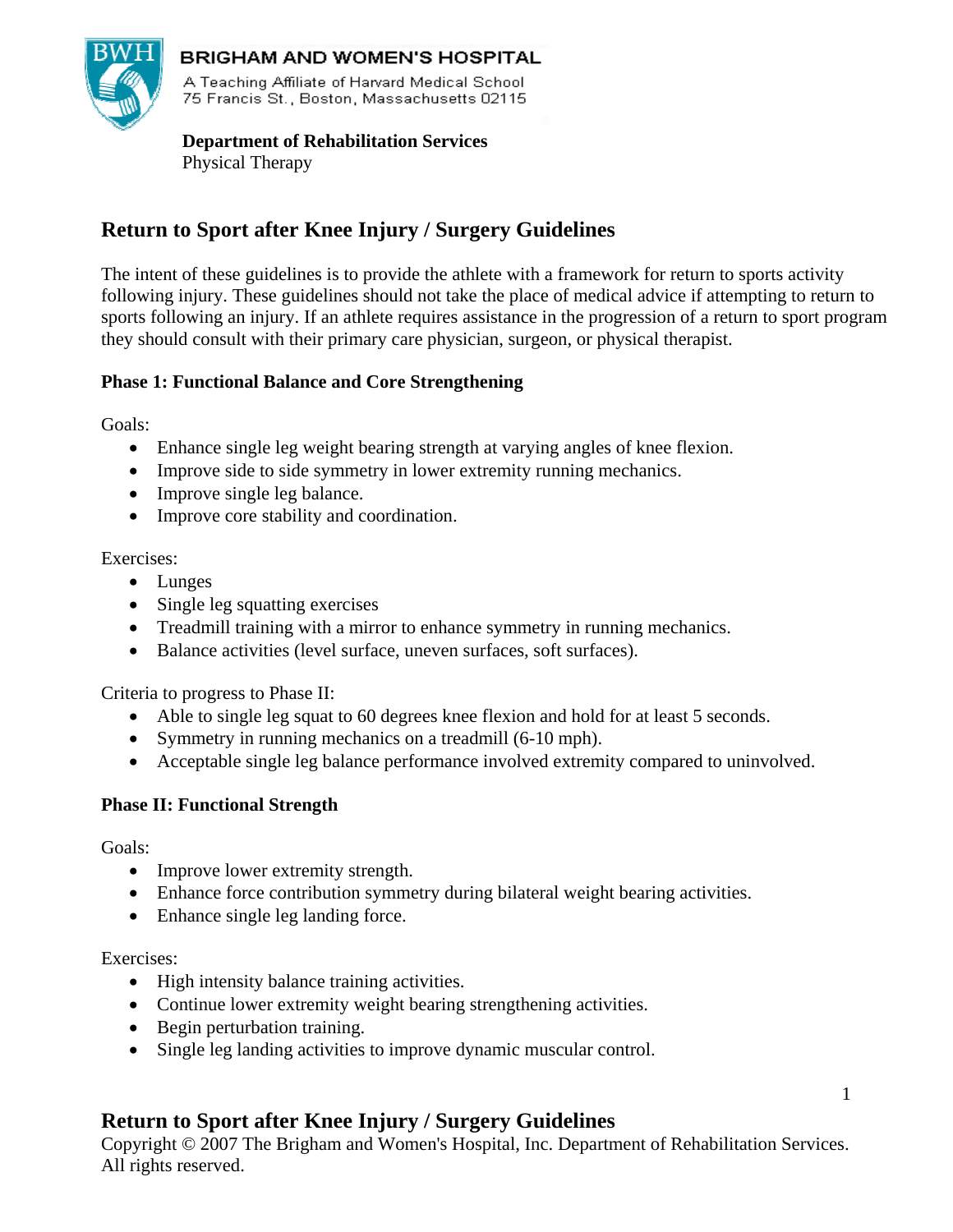Criteria to progress to Phase III:

- Side to side symmetry in peak torque knee flexion and extension.
- Plantar force total-loading symmetry measured during bipedal squat to 90 degrees knee flexion (less than 20% discrepancy between sides).
- Single-limb peak-landing-force symmetry on a 50 cm hop (less than 3 times body mass and within 10% in side-to-side measures).

## **Phase III: Power Phase**

Goals:

- Improve single-limb power production.
- Improve lower extremity muscular endurance.
- Improve lower extremity biomechanics during plyometric activities.

Exercises:

- Mid-level intensity double-limb plyometric jumps.
- Low-level intensity single-limb repeated hops.
- Focus on proper technique during plyometric activities.

Criteria to progress to Phase IV:

- Single-leg hop for distance (within 15% on uninvolved side).
- Single-limb crossover triple hop for distance (within 15% on uninvolved side).
- Single-limb timed hop over 6 meters (within 15% on uninvolved side).
- Single-limb vertical power hop (within 15% on uninvolved side).
- Reassessment of tuck jump (either an 80-point score or 15% improvement)

## **Phase IV: Sport-Specific Symmetry**

Goals:

- Equalizing ground reaction force attenuation strategies between limbs.
- Improving confidence and stability with high intensity change of direction activities.
- Improving and equalizing power endurance between limbs.
- Using safe biomechanics (increased knee flexion and decreased knee abduction angles) when performing high-intensity plyometric exercises.

Exercises:

• Power, cutting and change-of-direction tasks that are modified to the athlete's individual sport.

# **Return to Sport after Knee Injury / Surgery Guidelines**

Copyright © 2007 The Brigham and Women's Hospital, Inc. Department of Rehabilitation Services. All rights reserved.